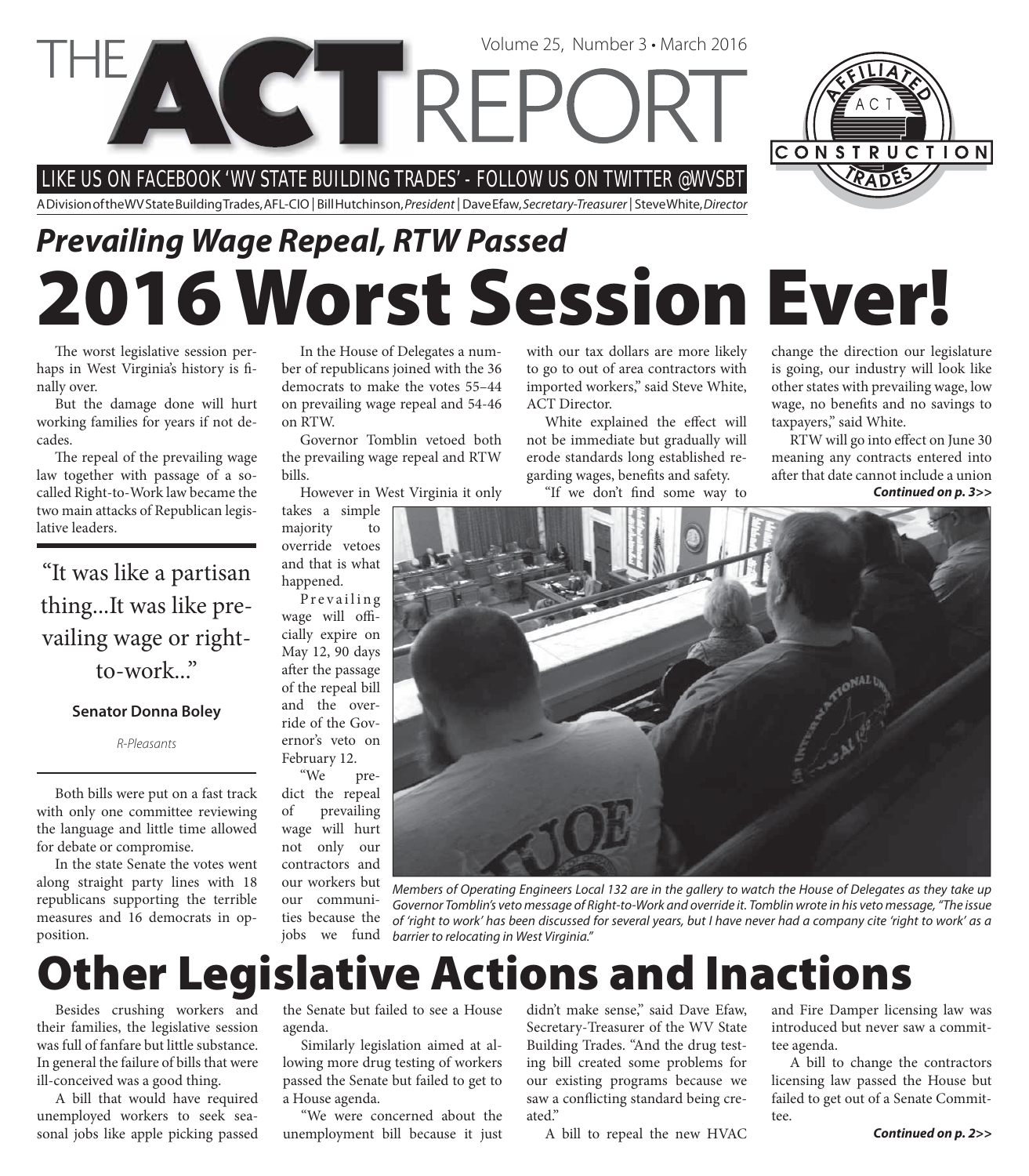## **Labor Candidates in Kentucky House Win**

Labor Friendly candidates in Kentucky won three of four special elections held on Tuesday March 8 for their state House of Delegates.

After resignations and party switching following Republican Matt Bevin's gubernatorial election, the Democratic majority fell to from 54- 46 to 50-46.

Labor supported candidates faced tough odds according to Kentucky State Building Trades President Bill Finn.

"Eying complete control of the state for the first time in history, Matt Bevin, Mitch McConnell and Rand Paul pulled in hundreds of thousands of dollars in out-of-state special interest money to buy the House," wrote Finn.

With the three victories Democrats have improved upon a 50-46 majority to a 53-47 majority in the Kentucky House.

"A clear message has been sent to Governor Bevin and the Republicans in Frankfort that the divisive social and religious issues in Kentucky are not foremost on the minds of Kentucky's Working Families," wrote Finn. "We have faced many attacks on Prevailing Wage and enacting a so-called Right-To-Work law in recent years … but Kentuckians clearly rejected those attacks at the ballot  $box." \blacksquare$ 

## **Meeting on \$500 Million Procter & Gamble Job**



Ted Preston, Global Construction Manager for The Procter & Gamble Company, talks about the company's new \$500 million plant under construction in Berkeley County. The meeting included representatives from the trades, contractors and industrial owners and was held in Charleston on March 2.

Much of the discussion was around availability of local, skilled construction manpower and contractors.

Site preparation at the 460 acre location is currently being performed by a union contractor, ALL Construction Inc.

"We had a good first discussion looking for ways to get more local workers and contractors involved in this project," said Bill Hutchinson, President of the WV State Building Trades.

The plant is slated to open in 2017.



**Like Us on FaceBook! "WV State Building Trades"**



**Follow us on Twitter! @WVSBT**

## **Teamsters File Suit**

The Teamsters Union filed two lawsuits in February against the West Virginia State Senate and WVU accusing the two of concealing email communications with a professor at West Virginia University (WVU) concerning right-to-work (RTW) legislation.

The Teamsters believe supporters of the RTW legislation used state money to fund a study intended to provide cover for anti-worker objectives, rather than independently considering the impact on the West Virginia economy or the welfare of the average citizen.

Senate leaders who advocated for the passage of RTW failed to provide the correspondence, despite numerous requests by the Teamsters.

Once the suit was filed the Senate sent more documents but was able to stop the court from taking further action while the legislative session was underway.

WVU blacked out many portions of the communications and indicated some communications were withheld.

A hearing over the WVU suit was

held on March 15.

The lawsuit alleges WVU and Senate leadership violated the Freedom of Information Act in failing to release the content of the redacted emails between Senate Committee personnel and Prof. John Deskins.

"The people of West Virginia have the right to know what their legislators are hiding. Why won't Senate leadership turn over these emails?" said Ken Hall, Teamsters General Secretary-Treasurer and President of Teamsters Local 175 in South Charleston.

State lawmakers passed the RTW bill by narrow margins in February. Gov. Tomblin vetoed the bill on February 11.

But both the House and Senate required only a simple majority to override the governor's veto, which was done on February 12.

RTW laws weaken a union's ability to help workers bargain with their employers for better wages, benefits and working conditions by allowing non-members the benefits of a union contract without paying any of the cost.

*Other Legislative*

### *Continued from Page 1*

The proposed law would have increased the size of a project, that a contractor could take on without a license, to \$5,000 in general and created a new type of contractor that could do a \$15,000 project without a license.

A bill to cut the severance tax on coal and natural gas from five percent to three percent passed the Senate but failed in the House.

While there was a lot of talk about addressing the huge infrastructure problems the state faces in the end nothing was done.

A bill to fund road construction by changing the gas tax formula and updating some DMV fees passed the senate but failed to get voted on in the House Finance Committee.

A proposed road bond measure that would have required a vote of the public to fund a \$2 billion bond

with property taxes also failed to get much traction.

"Passage of a bill to allow drinking raw milk, making English the official state language, requiring a national constitutional convention, blocking parts of school curriculum, allowing alcohol earlier on Sundays, and carrying a concealed weapon without a permit were all touted as big accomplishments, but I fail to see how they addressed any pressing matters, especially job creation," said Efaw.

One small but positive measure was passage of a bill proposed by Governor Tomblin to require quick reporting of serious injuries on natural gas well pad and pipeline projects.

The 15 minute reporting bill was the work of a safety committee that met throughout the year and included two representatives from the Trades.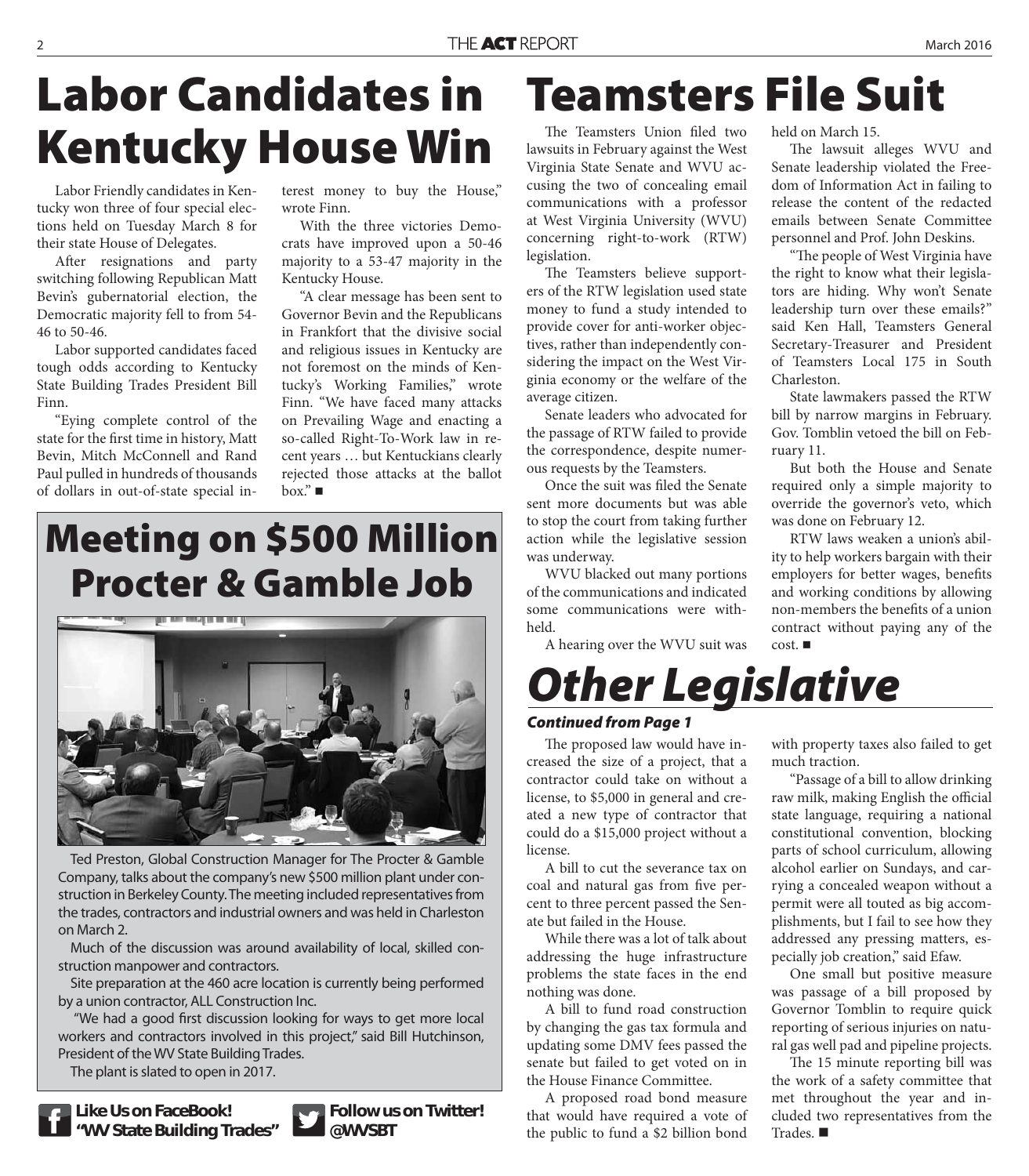

### **Heat & Frost Insulators and Allied Workers Local 80 Joint Apprenticeship Training Committee Charleston - Huntington - Parkersburg, WV** Phone: 304-586-4780 Fax: 304-586-4783

| <b>NAME OF PROGRAM:</b> | Heat & Frost Insulators Local 80 JATC          |
|-------------------------|------------------------------------------------|
| <b>WHERE TO APPLY:</b>  | Any WorkForce WV office                        |
| <b>WHEN TO APPLY:</b>   | April 1st - May 13th, 2016                     |
| <b>HOURS TO APPLY:</b>  | Monday thru Thursday: 8:30 - 5:00, Friday 9-5. |
|                         | Please check with your local WorkForce WV      |
|                         | Office for TABE testing times.                 |

#### **MINIMUM QUALIFIACTIONS:**

| AGE:                    | At least 18 yrs. of age.                          |
|-------------------------|---------------------------------------------------|
| <b>EDUCATION:</b>       | High School Diploma or equivalent.                |
| PHYSICAL:               | Must be physically able to perform the work of    |
|                         | the trade. A drug test will be required.          |
| <b>DRIVERS LICENSE:</b> | Must have a valid Driver's License.               |
| <b>APTITUDE:</b>        | Meet testing requirements administered by         |
|                         | WorkForce WV.                                     |
| <b>RESIDENCY:</b>       | Applicants must be a resident in one of the fol-  |
|                         | lowing counties at least one year prior to apply- |
|                         | ing:                                              |
|                         |                                                   |

Ohio - Gallia, Meigs, Washington, Jackson, Pike, Lawrence or Scioto.

Virginia – Allegheny, Amherst, Appomattox, Augusta, Bath, Bedford, Bland, Botetourt, Buchannan, Campbell, Carroll, Charlotte, Craig, Dickenson, Floyd, Franklin, Giles, Grayson, Halifax, Henry, Highland, Montgomery, Nelson, Patrick, Pittsylvania, Pulaski, Roanoke, Rockbridge, Russell, Smyth, Tazewell, Washington or Wythe.

Kentucky – Bath, Carter, Floyd, Knott, Letcher, Martin, Owsley, Rowan, Boyd, Elliot, Greenup, Lawrence, Lewis, Menifee, Pike, Wolfe, Breathitt, Estill, Johnson, Lee, Magoffin, Morgan or Powell.

West Virginia - Boone, Calhoun, Fayette, Jackson, Lincoln, Mason, Monroe, Pleasants, Raleigh, Roane, Webster, Wyoming, Braxton, Clay, Gilmer, Nicholas, Pocahontas, Randolph, Summers, Wirt, Wayne, Cabell, Doddridge, Greenbrier, Lewis, McDowell, Mingo, Pendleton, Putnam, Ritchie, Kanawha, Logan, Mercer, Wood or Upshur.

REQUIRED DOCUMENTS: Certified Birth Certificate, Copy of High School Diploma or equivalent, Copy of Valid Driver's License, Certified High School Transcript of Grades, must be mailed c/o JATC, P.O. Box 806, Winfield, WV 25213 and received no later than May 27, 2016.

DO NOT MAIL UNTIL AFTER YOU APPLY AND MEET TESTING REQUIREMENTS. IF YOU ARE A HIGH SCHOOL SENIOR GRADUAT-ING IN THE SPRING OF 2016, THE HIGH SCHOOL DIPLOMA MUST BE RECEIVED BY JULY 1, 2016.

THE RECRUITMENT, SELECTION, EMPLOYMENT, AND TRAIN-ING OF APPRENTICES SHALL BE WITHOUT DISCRIMINATION BE-CAUSE OF RACE, COLOR, RELIGION, NATIONAL ORGIN, OR SEX. THE JOINT APPRENTICESHIP COMMITTEE WILL TAKE AFFIRMA-TIVE ACTION TO PROVIDE EQUAL OPPORTUNITIES IN APPREN-TICESHIP & TRAINING AND WILL OPERATE THE APPRENTICESHIP PROGRAM AS REQUIRED UNDER TITLE 29 OF THE CODE OF FED-ERAL REGULATIONS, PART 30.

## *2016 Worst Session*

#### *Continued from Page 1*

security clause.

However contracts that are already in effect on that date remain in effect until they are renegotiated or modified.

RTW is designed to weaken unions by requiring unions to represent workers who do not belong to the union and do not pay dues.

The RTW bill is under legal review because of a number of errors in the language, most likely the result of the fast pace the bill followed without much committee time or debate.

To add more harm during the last days of the session the Republican controlled Confirmations Committee rejected a number of Governor Tomblin's appointments only because those appointed were democrats.

Most boards require a balance of party affiliations.

Kenny Perdue, President of the WV AFL-CIO and Elaine Harris, International Representative for the Communications Workers of America were among those rejected along with state Democratic Party Chair Belinda Biafore.

Confirmations Chairwoman Donna Boley (R-Pleasants) explained the action in an interview.

"It was like a partisan thing, you vote, you know," Boley said. "It was like prevailing wage or right-to-work, or whatever, raising fees.

We just decided to do it."

The action was later overturned by the Senate meaning Perdue, Harris and others were confirmed.  $\blacksquare$ 



GreyStar Construction from Roanoke, Virginia imported many if not all of their workers from over five hours away to the Suncrest school in Morgantown. Suncrest was bid while the prevailing wage law was suspended last year. It is predicted more contractors and workers from outside the region will take tax funded jobs from local workers and contractors because of the prevailing wage repeal.